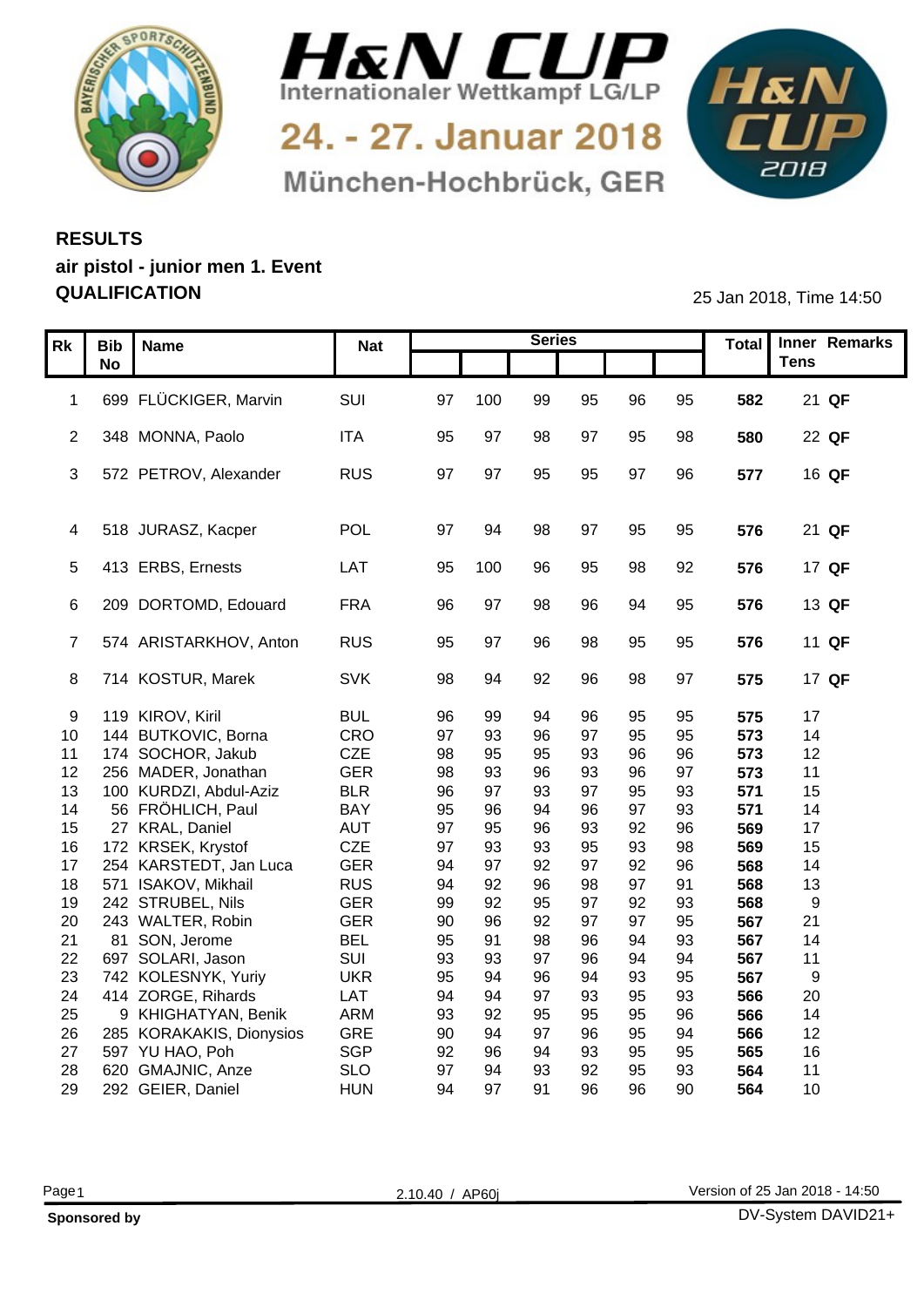



24. - 27. Januar 2018 München-Hochbrück, GER



## **RESULTS air pistol - junior men 1. Event QUALIFICATION** 25 Jan 2018, Time 14:50

| Rk              | Bib   Name                 | <b>Nat</b> |            |    | <b>Series</b> |       |    |                 | Total Inner Remarks |  |
|-----------------|----------------------------|------------|------------|----|---------------|-------|----|-----------------|---------------------|--|
|                 | <b>No</b>                  |            |            |    |               |       |    |                 | <b>Tens</b>         |  |
|                 |                            |            |            |    |               |       |    |                 |                     |  |
| 30              | 210 CUSSIGH, Laurent       | <b>FRA</b> | 93<br>94   |    | 95<br>97      | 95    | 89 | 563             | 15                  |  |
| 31              | 521 SAKOWSKI, Patryk       | <b>POL</b> | 90<br>92   |    | 93<br>94      | 98    | 96 | 563             | 13                  |  |
| 32 <sup>2</sup> | 520 RABCZUK, Jakub         | <b>POL</b> | 93         |    | 93<br>96      | $Q_4$ | 93 | 563             | 13                  |  |
| 33              | 293 NAGY, Mate             | <b>HUN</b> | 91<br>93   |    | 9۴            | 95    | 94 | 563             | 12                  |  |
| 34              | 301 POLGAR, Janos          | <b>HUN</b> | 91<br>95   |    | 92<br>94      | 95    | 95 | 562             | 13                  |  |
| 35              | 69 PROBST, David           | <b>BAY</b> | 93         |    | 92            | 93    | 93 | 562             | 12                  |  |
| 36              | 28 KASINGER, Kevin         | <b>AUT</b> | 94<br>95   |    | 38            |       | 95 | 562             |                     |  |
| 37              | 101 OGANEZOV, Vladislav    | <b>BLR</b> | 92         |    | 96            |       | 91 | 561             | 11                  |  |
| 38              | 741 HORODYNETS, Maksym     | <b>UKR</b> | 98         |    |               |       | 92 | 56 <sup>′</sup> | 10                  |  |
| 39              | 143 CELIC, Leon Luka       | CRO        | 94<br>92   |    | 96            | 95    | 93 | 56              |                     |  |
| 40              | 255 KORN, Sören            | <b>GER</b> | 93<br>90   |    | 93<br>94      | 96    | 94 | 560             | 15                  |  |
| -41             | 519 PIWOWARSKI, Tomasz     | <b>POL</b> | 93<br>92   |    | 93            |       | 94 | 560             | 14                  |  |
| 42              | 350 TRAETTA, Vito          | <b>ITA</b> | 96<br>. Q1 |    | 96<br>92      | 9C    | 95 | 560             | 13                  |  |
| 43              | 324 PARTH, Pal             | <b>IND</b> | 91<br>-94  | 91 | 98            | ۵     | 95 | 560             |                     |  |
| 44              | 286 PAVLIDIS, Panagiotis   | <b>GRE</b> | 97<br>91   |    | 93<br>90      | 95    | 94 | 560             |                     |  |
| 45              | 175 TUPY, Antonin          | <b>CZE</b> | 94<br>-91  |    | 95<br>92      | 07    | 90 | 559             | 17                  |  |
| 46              | 769 FILIP, Lukas           | SVK        | 93         |    | 92            |       | 95 | 559             | 14                  |  |
| 47              | 349 MORASSUT, Andrea       | <b>ITA</b> | 93         |    | 95<br>92      |       | 91 | 559             | 11                  |  |
| 48              | 621 JAGER, Dejan           | <b>SLO</b> | 94         |    | ٩ſ<br>93      |       | 95 | 558             | 11                  |  |
| 49              | 596 LEE YU BIN, Ross       | SGP        | 96<br>-Q4  | 91 | 90            | ۵۰    | 94 | 556             | 11                  |  |
| 50              | 622 BOGSA, Zan             | <b>SLO</b> | 95<br>-94  |    | 89<br>92      | 95    | 90 | 555             | 11                  |  |
| 51              | 173 SCHEJBAL, Pavel        | <b>CZE</b> | 91<br>-94  |    | 92<br>90      | 92    | 96 | 555             |                     |  |
| 52              | 347 MALDINI, Federico      | <b>ITA</b> | 92<br>-94  |    | 95<br>91      | ۵٠    | 92 | 555             |                     |  |
| 53              | 145 JOZIC, Martin          | CRO        | 96<br>85   |    | 93<br>93      | 94    | 93 | 554             | 11                  |  |
| 54              | 70 SCHULZ, Sebastian       | <b>BAY</b> | 91<br>93   |    | 90<br>91      | 94    | 95 | 554             |                     |  |
| 55              | 442 BATAROVSCHI, Evgheni   | <b>MDA</b> | 92<br>-94  |    | 92<br>91      | 90    | 94 | 553             | 11                  |  |
| 56              | 426 BELEVIC, Karolis       | LTU        | 90<br>95   | 91 | 92            | 93    | 92 | 553             |                     |  |
| 57              | 325 GURMAN SINGH, Atwal    | <b>IND</b> | 89<br>93   | 94 | 93            | 92    | 91 | 552             |                     |  |
| 58              | 430 PUCILAUSKAS, Gintautas | LTU        | 92<br>-94  |    | 91<br>92      | 92    | 91 | 552             |                     |  |
| 59              | 57 HOLDERRIED, Michael     | <b>BAY</b> | 93<br>93   | 94 | 88            | ۵     | 92 | 551             | 10                  |  |
| 60              | 236 MOSULISHVILI, Kako     | GEO        | 90<br>92   |    | 92<br>89      | .91   | 95 | 549             | 11                  |  |
| 61              | 770 HERNANDEZ, Sebastian   | <b>MEX</b> | 91<br>89   |    | 92<br>92      |       | 94 | 547             |                     |  |
| 62              | 142 ZADRAVEC, Filip        | CRO        | 87<br>93   |    | 89<br>94      |       | 90 | 544             |                     |  |
|                 | 196 SAVOLA, Esa<br>63      | <b>FIN</b> | 90<br>-94  |    | 92            | 89    | 87 | 54 <sup>°</sup> | 13                  |  |
| 64              | 446 VARZARI, Eduard        | <b>MDA</b> | 85         |    | 90<br>89      | 95    | 92 | 540             |                     |  |
| 65              | 326 CHAUDHARY, Milan       | <b>IND</b> | 92         |    | 90<br>94      | 92    | 87 | 538             |                     |  |
| 66              | 32 SHKURTAJ, Merial        | <b>AUT</b> | 86<br>88   |    | 86<br>91      | 93    | 93 | 537             |                     |  |
|                 |                            |            |            |    |               |       |    |                 |                     |  |